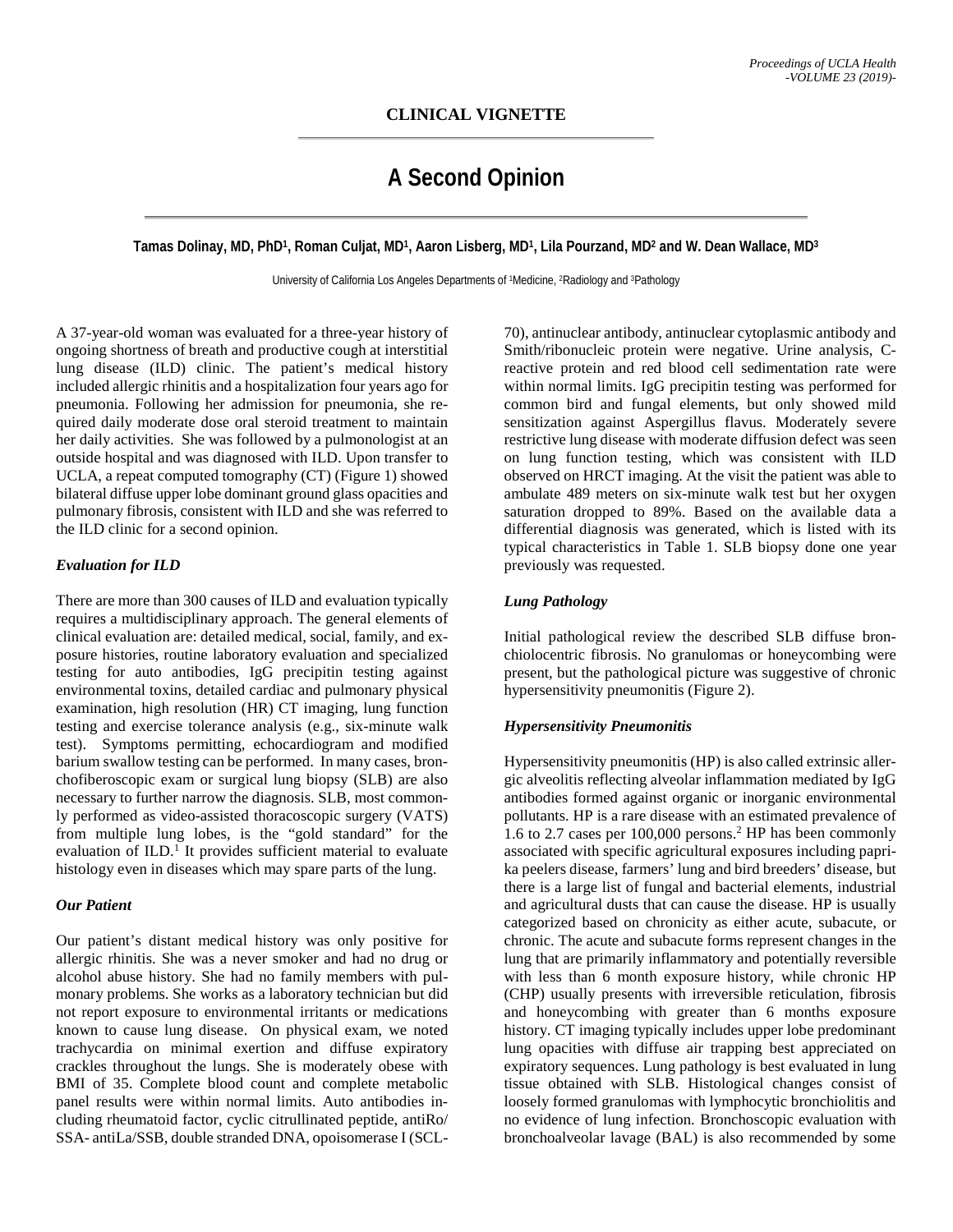experts.3 Lymphocyte predominance in the BAL with a low CD4/CD8 lymphocyte ratio makes HP the likely diagnosis, but this test has a relatively low sensitivity and specificity.4 Blood based IgG antigen testing for mold and organic dust such as bird dropping or feathers, commonly referred to as HP panel, can also be suggestive of the diagnosis. However, HP panels have a low negative predictive value, because they test only for a few environmental factors. As there is no specific testing for HP, pulmonologists heavily rely on a multidisciplinary consensus opinion to make the diagnosis.

The treatment for HP usually consist of prolonged oral steroid therapy in combination with a steroid sparing agent such as mycophenolate mofetil (MMF) or azathioprine. Despite the availability of these medications, average survival of CHP is approximately 7 years and many patients, if eligible, require lung transplantation due to continued clinical deterioration.<sup>5</sup>

#### *Interstitial Lung Disease Multidisciplinary Conference*

The lack of response to usual corticosteroid therapy puzzled us and the case was presented at the intestinal lung disease (ILD) multidisciplinary conference. Current international guidelines recommend multidisciplinary evaluation of ILD cases.<sup>1</sup> Our team consists of rheumatology, pathology, radiology and pulmonology. Thoracic surgery, oncology, physical therapy and respiratory therapy consultations are available as needed. Cases are reviewed weekly by the conference committee members after a brief live presentation. The team review has multiple advantages: A) It allows input from different subspecialties in these often challenging cases. B) A consensus opinion can be formed, which helps with therapeutic decision-making. C) Patients and their families can obtain a second opinion of care management from the ILD team. D) Conference cases are a teaching tool for physicians in training. E) Reviewed cases are categorized based on disease and can be contacted for ongoing basic and clinical research studies.

Re-review of the lung pathology was recommended by the conference for this case.

#### *Invasive Mucinous Adenocarcinoma*

Pathology re-review identified invasive mucinous adenocarcinoma in combination with fibrosis. Invasive mucinous adenocarcinoma is an independent subtype of non- small cell lung cancers and represent only 5% of all adenocarcinomas. 6 Initially described as mucinous bronchioloalveolar carcinoma, these rare cancers clinically present as non-resolving pneumonias or ILD.<sup>7</sup> Clinical suspicion is often raised when younger and never smoker patients present with large quantities of sputum production. These tumors tend to spread via airspaces and the lymphatic system and less commonly have extrapulmonary metastases. The cancer cells also have an atypical immunophenotype for lung adenocarcinoma and express antigens to cytokeratin 20 (CK20) and caudal type homeobox 2 (CDX2). The tumors often lack thyroid transcription factor 1 (TTF-1) which is common in other adenocarcinomas. <sup>8</sup> Most cases do not demonstrate epidermal growth factor receptor

(EGFR)-1 mutations, anaplastic lymphoma kinase (ALK) translocations or programmed cell death (PD)-1 ligand expression. Therefore, they are usually not susceptible to newer systemic therapies. Patients are usually treated with conventional platinum-based chemotherapy, but re-occurrence rates are high and the prognosis remains poor. 9 A survival timeline is difficult to provide due to the rarity of the disease.

#### *Our Case*

The consensus of the tumor and ILD conference members was that the patient has both CHP and invasive adenocarcinoma. She was initially advised against immunosuppressive drugs for CHP treatment given their potential to fuel malignancy. Given the relative stability of chest imaging over one year, lack of systemic symptoms, extremely high risk of ILD flare with chemotherapy and general poor response to platinum-based treatment she was not recommended to start chemotherapy. However, a more prominent but not enlarging nodule in the right lower lobe, suspicious for malignancy, was re-identified on 6-month follow-up chest CT and was cryo-ablated by interventional radiology (Figure 3). Her oral corticosteroid regimen was re-assessed due to unchanged respiratory symptoms over the past year, worsening obesity, glaucoma, prediabetes and mood lability. The decision was recently made to stop steroids and start immunosuppression with MMF for her CHP. This case highlights the complexity of ILD cases and the added benefit of ILD conference to the care of our patients.

*Figures*



Figure 1. High resolution lung CT imaging of the patient on initial presentation to clinic. A. Sagittal reconstruction imaging showed upper lobe dominant ground glass opacities with diffuse fibrosis. Mediastina lymphadenopathy was not observed. B. Expiratory axial imaging did not reveal diffuse air trapping.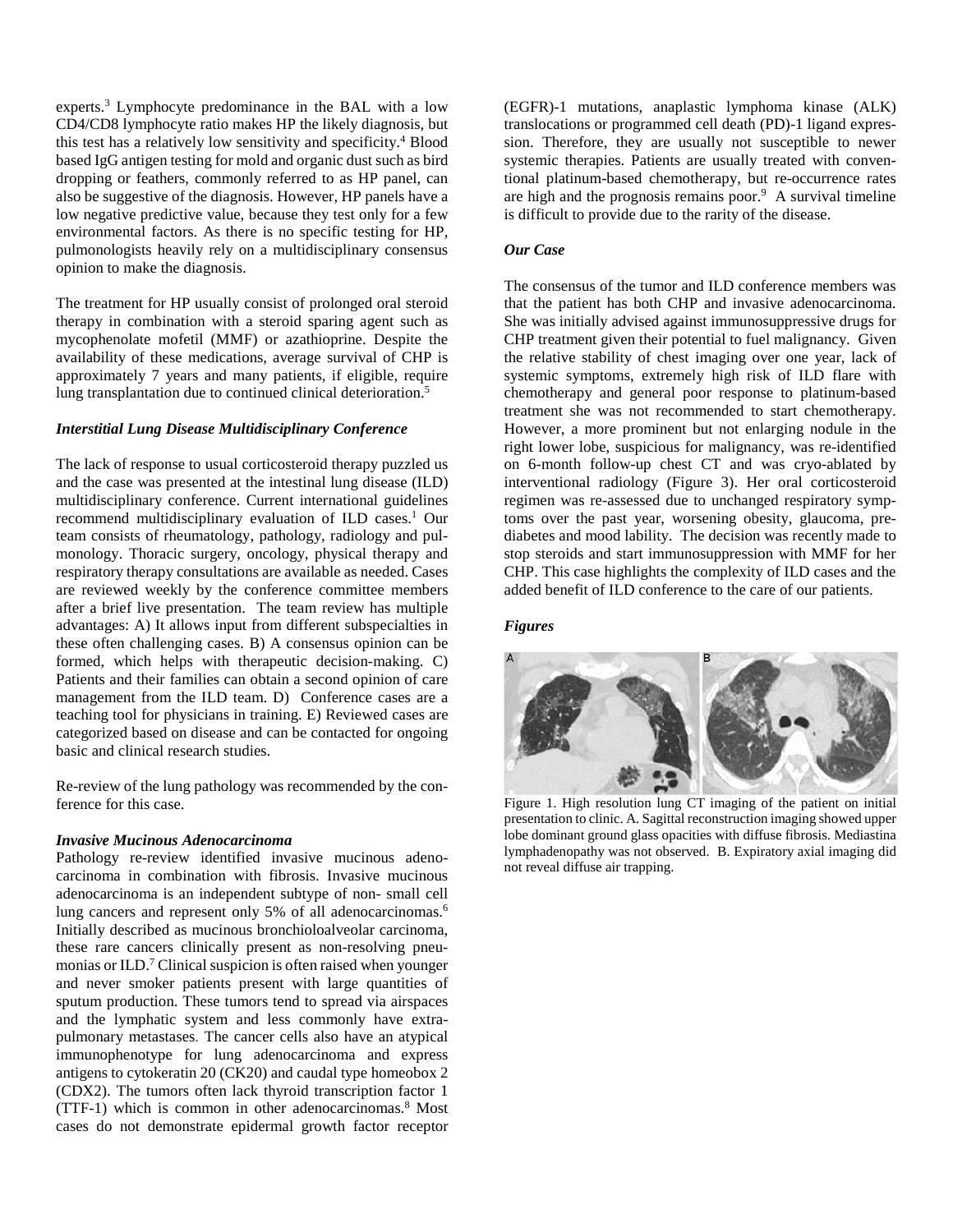

Figure 2. Histopathology analysis of surgical lung biopsy with hematoxylin-eosin staining. A. Light microscopic analysis identified peribronchiolar inflammation with mild fibrotic changes. Arrows are pointing at mononuclear cell infiltration in the peribronchiolar tissue.

40x magnification. B. Incidentally discovered invasive mucinous adenocarcinoma of the right lower lung lobe. Arrows are pointing at atypical mucus producing cells lining the alveolai. 110x magnification.



Figure 3. Axial CT images of the right lower lobe lung nodule. IA. Pre ablation image. B. Post ablation image. Interstitial lung changes remain constant.

| Diagnosis                 | Radiological Presentation      | Lung Pathology                  | <b>Specific Factors</b>           |
|---------------------------|--------------------------------|---------------------------------|-----------------------------------|
| chronic hypersensitivity  | upper lobe predominance        | lymphocytic bronchiolitis       | divers organic and inorganic      |
| pneumonitis (CHP)         | diffuse air trapping           | loosely formed granulomas       | dust inhalation                   |
|                           | centrilobular nodules          | low BAL <sup>1</sup> CD4/CD8    |                                   |
|                           |                                | lymphocyte ratio                |                                   |
| pulmonary sarcoidosis     | upper lobe predominance        | non caseating granulomas        | unknown                           |
|                           | peribronchovascular nodules    | increased BAL CD4/CD8           |                                   |
|                           |                                | lymphocyte ratio                |                                   |
| usual interstitial        | lower lobe predominance        | well-formed fibroblastic foci   | family inheritance (e.g.,         |
| pneumonia (UIP)           | traction bronchiectasis        |                                 | TERT <sup>2</sup> gene mutations) |
|                           | honeycombing                   |                                 |                                   |
| nonspecific interstitial  | no organizing pattern          | monocytic inflammation with     | can be associated with            |
| pneumonia (NSIP)          |                                | or without fibrosis             | collagen vascular disease         |
| mucinous                  | interstitial or lobar          | malignant cells                 | unknown                           |
| adenocarcinoma            | involvement                    |                                 |                                   |
| collagen vascular disease | usually presents as NSIP, but  | bronchial and alveolar          | underlying collagen vascular      |
| (CVD)-related             | can present as UIP             | inflammation                    | disease                           |
| pulmonary fibrosis        |                                |                                 |                                   |
| drug/irradiation-induced  | commonly presents as UIP       | same as UIP                     | drug exposure <sup>3</sup>        |
| fibrosis                  |                                |                                 | chest/head irradiation            |
| pneumoconiosis            | coarse fibrosis                | silicosis-silica crystals       | coal and cement mining            |
| (e.g., silica and         | predominantly in upper lobes   | berylliosis-loosely formed      | (silica)                          |
| beryllium)                |                                | granuloma                       | airplane manufacturing            |
|                           |                                |                                 | (beryllium)                       |
| asbestos-induced          | UIP pattern                    | asbestos fibers                 | car break repair                  |
| pulmonary fibrosis        | pleural plaques                | fibroblastic foci are rare      | asbestos removal                  |
|                           |                                |                                 | boat manufacturing                |
|                           |                                |                                 |                                   |
| pleuropulmonary           | upper lobe predominance        | pleural and subpleural fibrosis | unknown                           |
| fibroelastosis            |                                |                                 |                                   |
| chronic aspiration        | asymmetric fibrosis usually in | neutrophilic inflammation       | dysphagia                         |
|                           | the right lower lung           | fibroblastic foci can be seen   | scleroderma                       |
| chronic pulmonary         | diffuse distribution           | non-specific inflammation or    | significant heart disease         |
| edema                     | pleural effusion maybe present | absence of inflammation         |                                   |

Table 1. Common differential diagnostic considerations in diffuse pulmonary fibrosis among non-smokers

1. BAL, bronchoalveolar lavage

2. TERT, telomerase reverse transcriptase

3. Common drug associations with pulmonary fibrosis: amiodarone, methotrexate, bleomycin, cyclophosphamide, nitrofurantoin and bleomycin